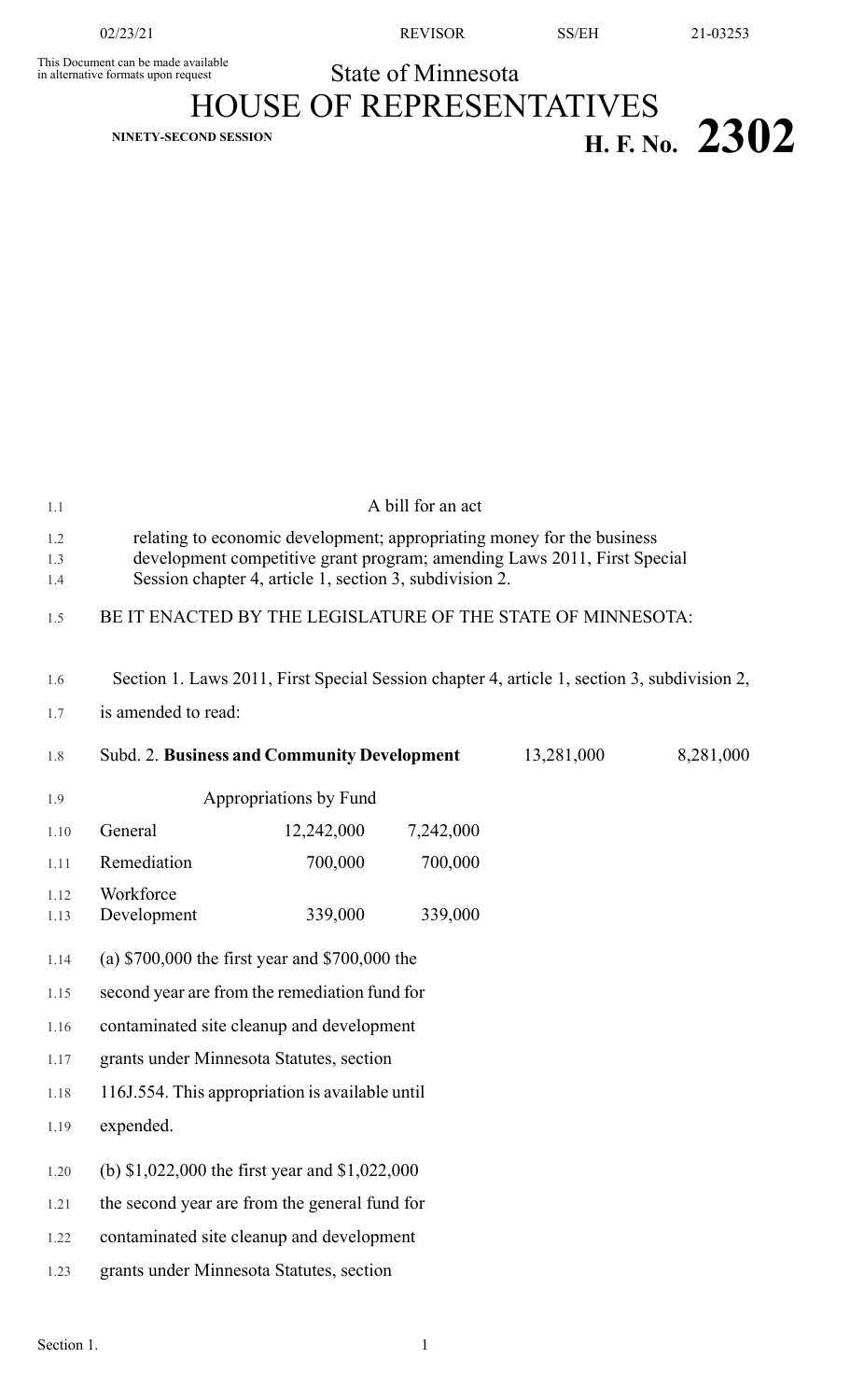- 2.1 116J.554. The base funding for this program 2.2 is \$1,272,000 each year beginning in fiscal 2.3 year 2014 and thereafter. 2.4 (c) \$150,000 the first year is from the general 2.5 fund for a grant to WomenVenture for 2.6 women's business development programs and 2.7 for programs that encourage and assist women 2.8 to enter nontraditional careers in the trades; 2.9 manual and technical occupations; science, 2.10 technology, engineering, and 2.11 mathematics-related occupations; and green 2.12 jobs. This appropriation may be matched 2.13 dollar for dollar with any resources available 2.14 from the federal government for these 2.15 purposes with priority given to initiatives that 2.16 have a goal of increasing by at least ten 2.17 percent the number of women in occupations 2.18 where women currently comprise less than 25 2.19 percent of the workforce. This is a onetime 2.20 appropriation. 2.21 (d) \$79,000 the first year is from the general 2.22 fund and \$50,000 the first year is from the 2.23 workforce development fund for a grant to the 2.24 Metropolitan Economic Development 2.25 Association for continuing minority business 2.26 development programs in the metropolitan 2.27 area. This appropriation must be used for the 2.28 sole purpose of providing free or reduced fee
- 2.29 business consulting services to minority
- 2.30 entrepreneurs and contractors. This is a
- 2.31 onetime appropriation.
- 2.32 (e)(1)  $$356,000$  the first year is a onetime
- 2.33 appropriation from the general fund for a grant
- 2.34 to BioBusiness Alliance of Minnesota for
- 2.35 bioscience business development programsto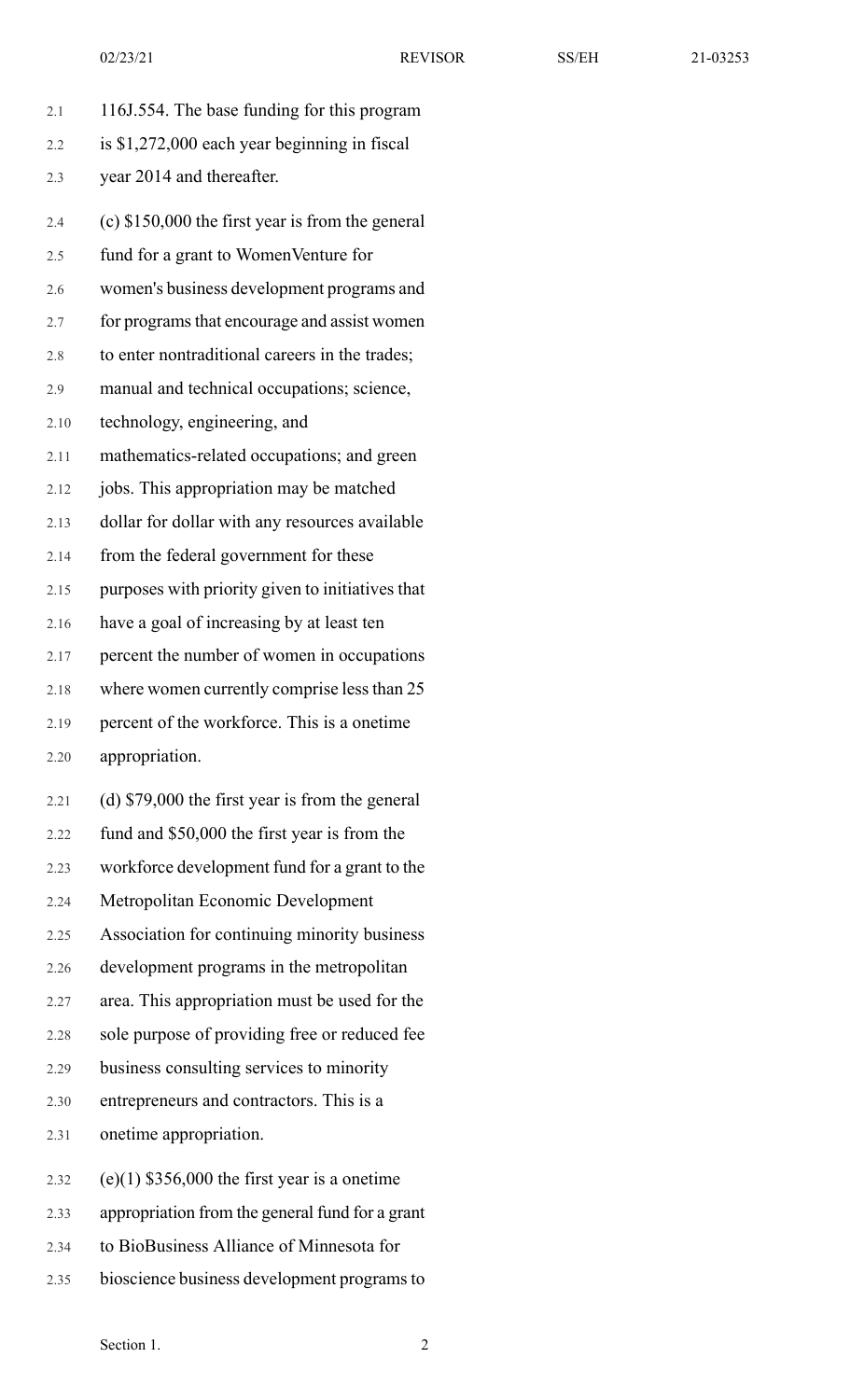3.1 promote and position the state as a global 3.2 leader in bioscience business activities. These 3.3 funds may be used to create, recruit, retain, 3.4 and expand biobusiness activity in Minnesota; 3.5 implement the destination 2025 statewide plan; 3.6 update a statewide assessment of the 3.7 bioscience industry and the competitive 3.8 position of Minnesota-based bioscience 3.9 businesses relative to other states and other 3.10 nations; and develop and implement business 3.11 and scenario-planning models to create, 3.12 recruit, retain, and expand biobusiness activity 3.13 in Minnesota. 3.14 (2) The BioBusiness Alliance must report each 3.15 year by February 15 to the committees of the 3.16 house of representatives and the senate having 3.17 jurisdiction over bioscience industry activity 3.18 in Minnesota on the use of funds; the number 3.19 of bioscience businesses and jobs created, 3.20 recruited, retained, or expanded in the state 3.21 since the last reporting period; the competitive 3.22 position of the biobusiness industry; and

3.23 utilization rates and results of the business and

3.24 scenario-planning models and outcomes

3.25 resulting from utilization of the business and

3.26 scenario-planning models.

3.27 (f) \$37,000 the first year is from the general

3.28 fund for a grant to the Minnesota Inventors

3.29 Congress, of which at least \$3,700 must be

3.30 used for youth inventors. This is a onetime 3.31 appropriation.

 $3.32$  (g)(1) \$100,000 the first year is from the

3.33 workforce development fund for a grant under

3.34 Minnesota Statutes, section 116J.421, to the

3.35 Rural Policy and Development Center at St.

Section 1. 3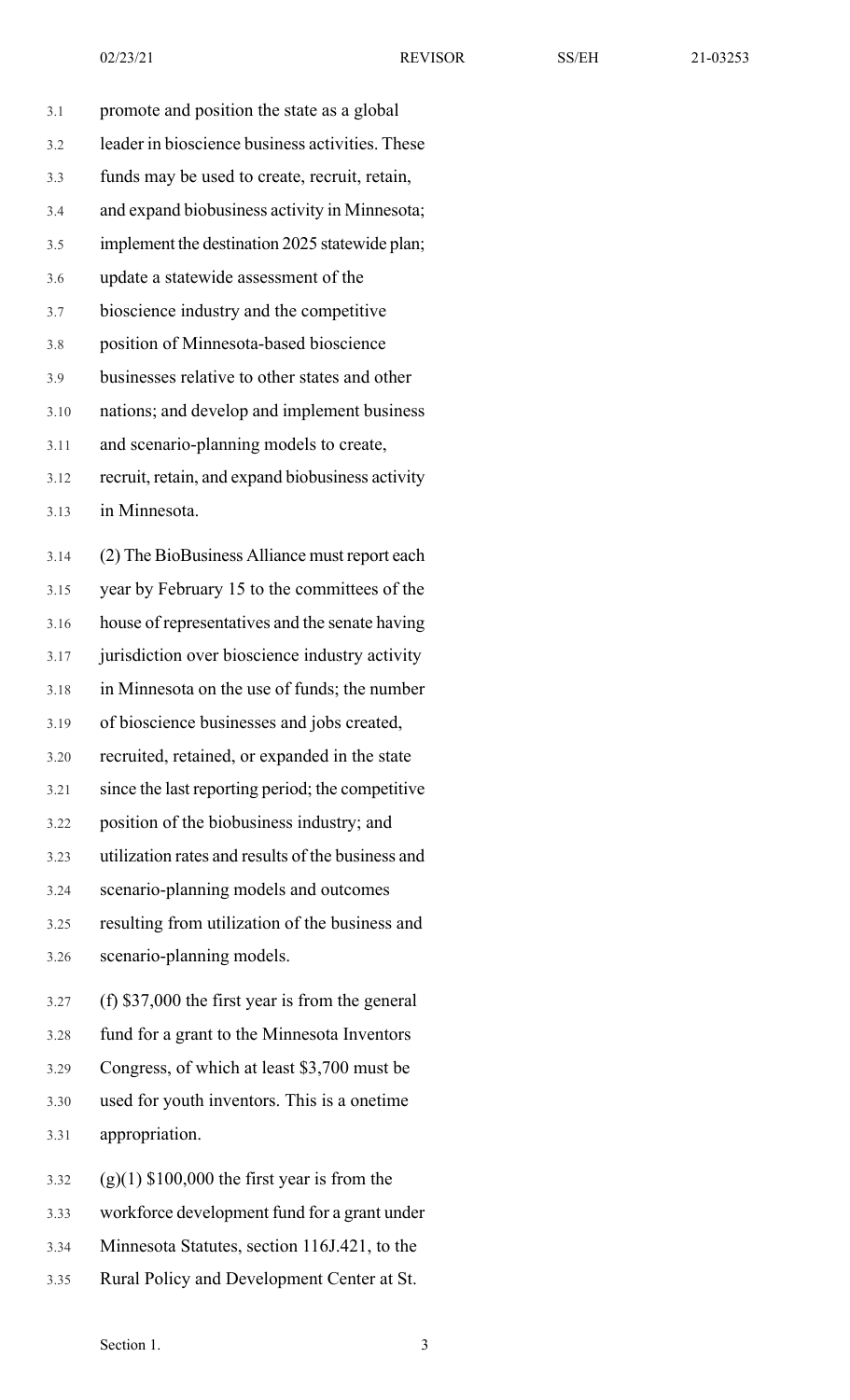4.1 Peter, Minnesota. The grant shall be used for 4.2 research and policy analysis on emerging 4.3 economic and social issuesin rural Minnesota, 4.4 to serve as a policy resource center for rural 4.5 Minnesota communities, to encourage 4.6 collaboration across higher education 4.7 institutions, to provide interdisciplinary team 4.8 approaches to research and problem-solving 4.9 in rural communities, and to administer overall 4.10 operations of the center. This is a onetime 4.11 appropriation. 4.12 (2) The grant shall be provided upon the

4.13 condition that each state-appropriated dollar 4.14 be matched with a nonstate dollar. Acceptable 4.15 matching funds are nonstate contributions that 4.16 the center has received and have not been used 4.17 to match previous state grants. Any funds not 4.18 spent the first year are available the second 4.19 year.

4.20 (h) \$189,000 the first year is from the 4.21 workforce development fund for entrepreneur 4.22 and small business development direct 4.23 professional business assistance in Blue Earth, 4.24 Brown, Faribault, Le Sueur, Martin, Nicollet, 4.25 Sibley, Watonwan, and Waseca Counties. 4.26 These services must include, but are not 4.27 limited to, preventure assistance for 4.28 individuals considering starting a business. 4.29 Funds must be awarded to an organization or 4.30 organizations that can demonstrate leverage 4.31 of at least an equal amount of federal funds. 4.32 Any balance in the first year does not cancel 4.33 but is available in the second year. The grant 4.34 recipient must report to the commissioner by 4.35 February 1 of each year that the organization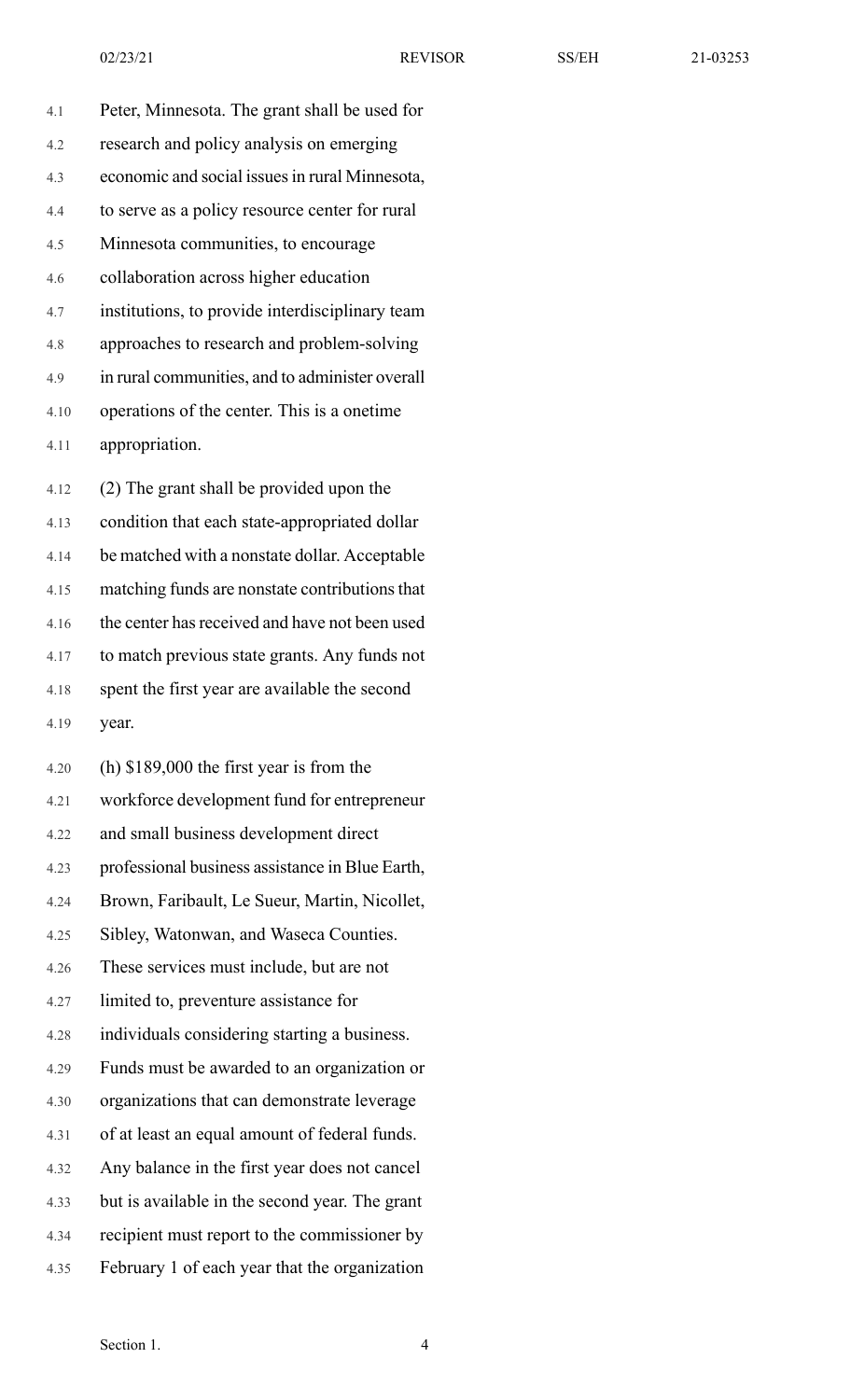| 5.1  | receives a grant with the number of customers  |
|------|------------------------------------------------|
| 5.2  | served; the amount of direct consulting hours  |
| 5.3  | delivered; the number of new businesses        |
| 5.4  | started; the amount of capital accessed for    |
| 5.5  | business start-up or expansion; and the number |
| 5.6  | of jobs created and retained in each county.   |
| 5.7  | The commissioner must report to the house of   |
| 5.8  | representatives and senate committees with     |
| 5.9  | jurisdiction over economic development         |
| 5.10 | finance on the effectiveness of these programs |
| 5.11 | for assisting in the development of            |
| 5.12 | entrepreneurs and small businesses. This is a  |
| 5.13 | onetime appropriation.                         |
| 5.14 | $(i)$ \$757,000 the second year is from the    |
| 5.15 | general fund and \$339,000 the second year is  |
| 5.16 | from the workforce development fund for the    |
| 5.17 | business development competitive grant pilot   |
| 5.18 | program.                                       |
| 5.19 | (1) The commissioner shall develop and         |

| 5.20 | implement a competitive grant program for       |
|------|-------------------------------------------------|
| 5.21 | business development assistance and services    |
| 5.22 | including, but not limited to: minority black,  |
| 5.23 | indigenous, people of color, and immigrant      |
| 5.24 | business development, women's business          |
| 5.25 | development, rural business development,        |
| 5.26 | bioscience business development, entrepreneur   |
| 5.27 | development, and services to inventors. Of      |
| 5.28 | this amount, up to five percent is for          |
| 5.29 | administration and monitoring of the business   |
| 5.30 | development competitive grant program.          |
| 5.31 | (2) The commissioner must report to the         |
| 5.32 | legislative committees having jurisdiction over |
| 5.33 | economic development issues by January 10       |
| 5.34 | each year on the following: methodologies       |
| 5.35 | and processes for soliciting and evaluating     |
|      |                                                 |

Section 1. 5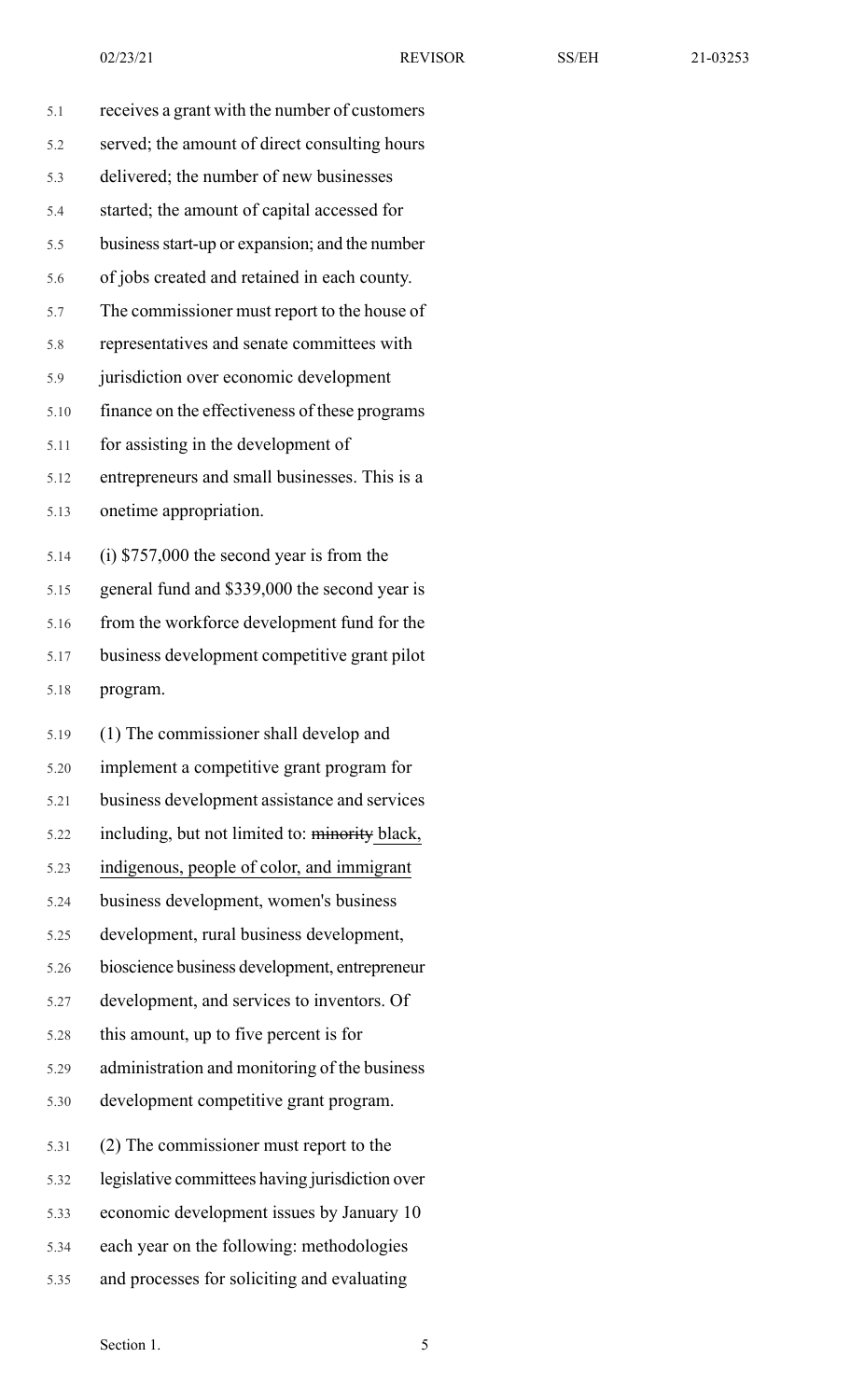02/23/21 REVISOR SS/EH 21-03253

| 6.1  | grant proposals; criteria and methodology for        |
|------|------------------------------------------------------|
| 6.2  | selecting grant recipients; methods and              |
| 6.3  | procedures for monitoring the use of grant           |
| 6.4  | awards including expenditures for                    |
| 6.5  | administrative expenses by grant recipients;         |
| 6.6  | and methods for measuring outcomes and               |
| 6.7  | accomplishments of grant recipients including        |
| 6.8  | but not limited to the total number of new jobs      |
| 6.9  | created by each grant recipient, average wage        |
| 6.10 | of new jobs created, amount of private funds         |
| 6.11 | leveraged, number of new businesses created          |
| 6.12 | and the number of new jobs per business,             |
| 6.13 | return on investment to the state, and ongoing       |
| 6.14 | solicitation and feedback from interested            |
| 6.15 | parties regarding ongoing improvement and            |
| 6.16 | enhancement to the competitive grant                 |
| 6.17 | program. The commissioner must also report           |
| 6.18 | on department expenditures related to the            |
| 6.19 | administration and monitoring of grants under        |
| 6.20 | this subdivision.                                    |
| 6.21 | $(i)$ \$1,492,000 each year is from the general      |
| 6.22 | fund for the Minnesota Trade Office.                 |
| 6.23 | $(k)$ \$3,000,000 the first year is from the         |
| 6.24 | general fund for the Minnesota investment            |
| 6.25 | fund under Minnesota Statutes, section               |
| 6.26 | 116J.8731. This is a onetime appropriation           |
| 6.27 | and is available until spent.                        |
| 6.28 | $(1)$ \$2,000,000 the first year is from the general |
| 6.29 | fund for grants under Minnesota Statutes,            |
| 6.30 | section 116J.571, for the redevelopment              |
| 6.31 | program. This is a onetime appropriation and         |
| 6.32 | is available until spent.                            |
| 6.33 | $(m)$ \$135,000 the first year is from the general   |
| 6.34 | fund for a grant to Advocating Change                |
|      |                                                      |

6.35 Together for training, technical assistance, and

Section 1. 6